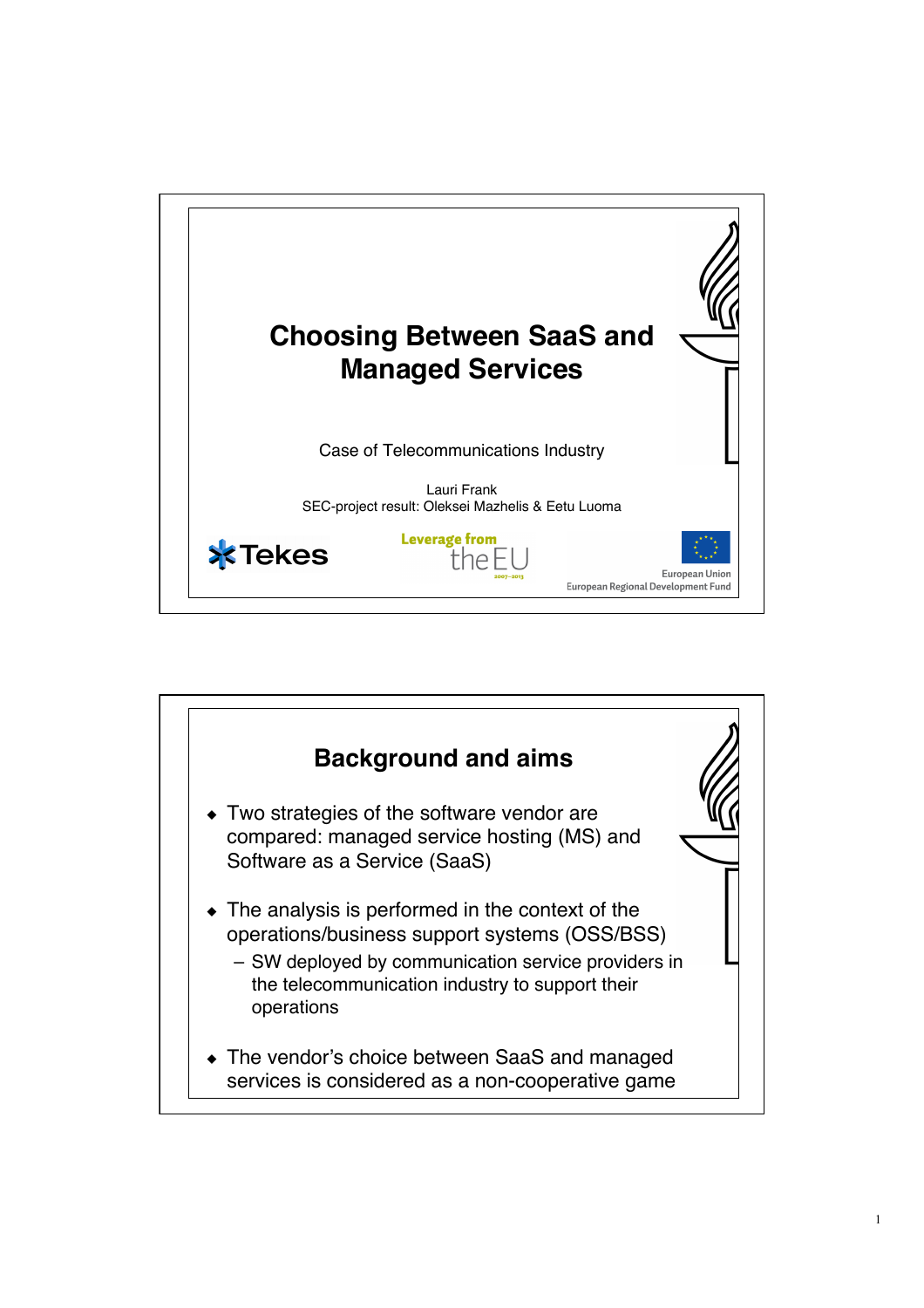

| Operations                                                       |             |      |      |
|------------------------------------------------------------------|-------------|------|------|
|                                                                  |             |      |      |
| <b>Applications</b>                                              |             |      |      |
| Platform (incl. databases, runtime environment, dev. tools)      |             |      |      |
| Infrastructure (incl. network utilities, storage and processing) |             |      |      |
| <b>Managed services</b>                                          | <b>SaaS</b> | PaaS | laaS |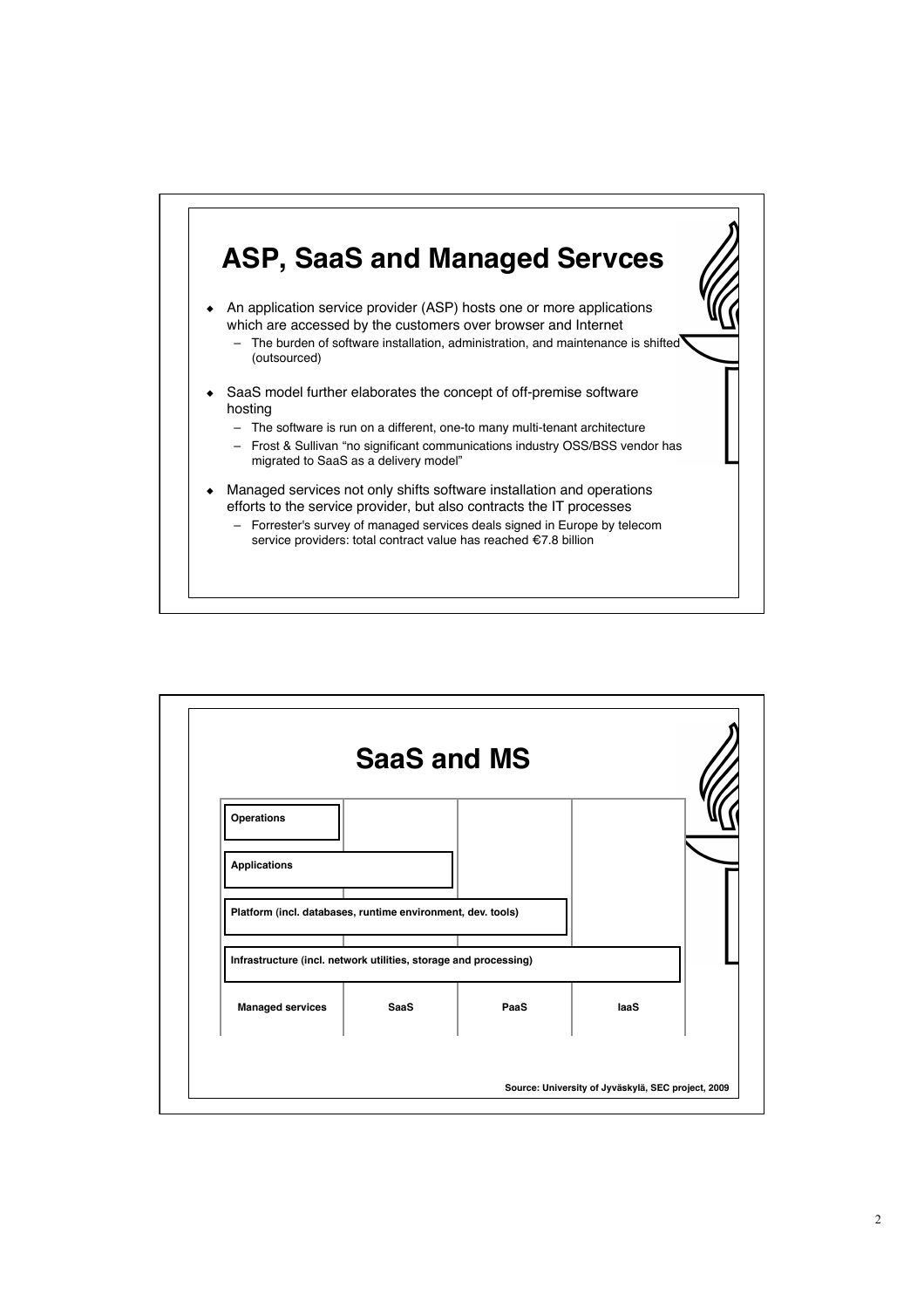

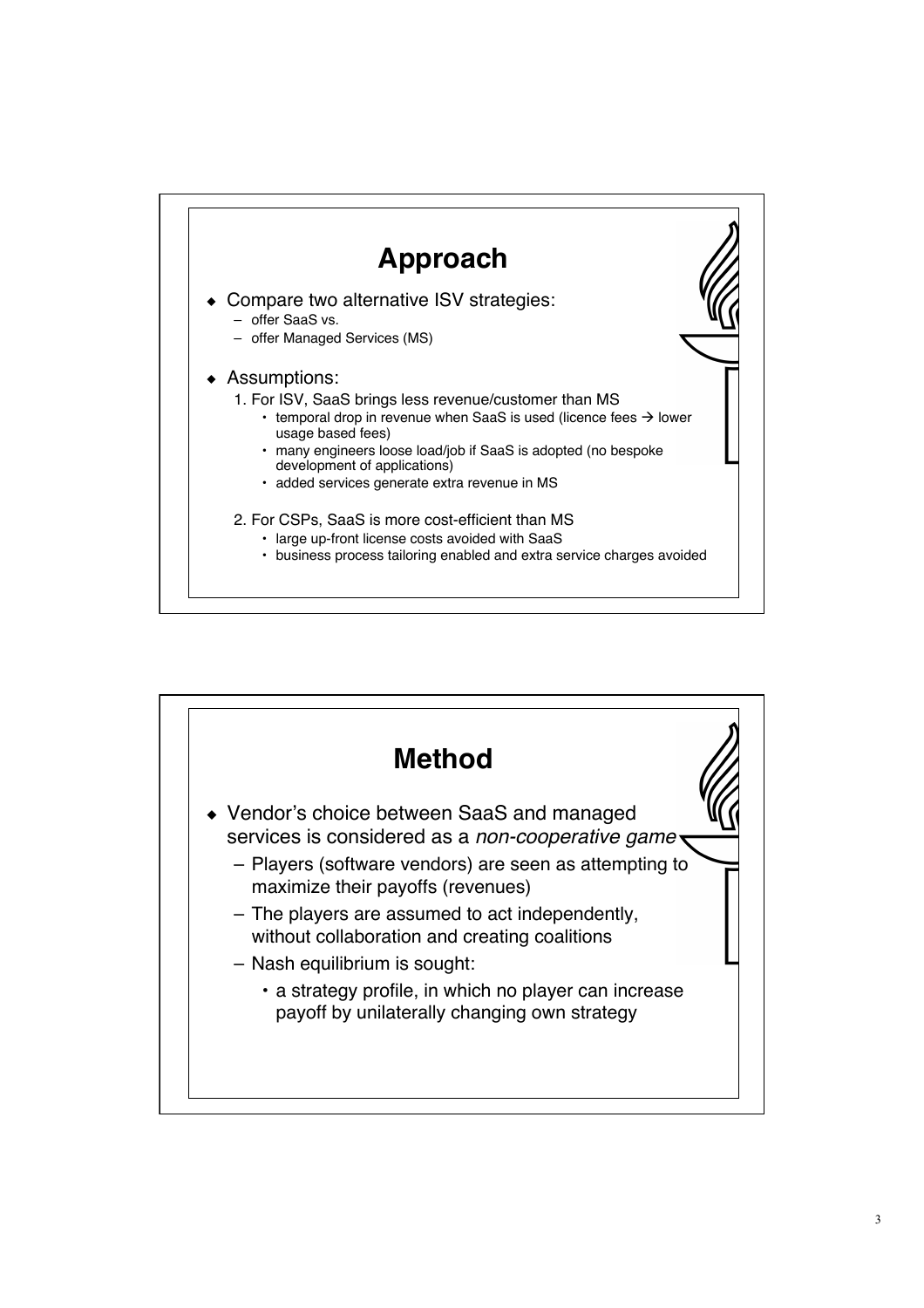

|         |             |                                                                                                                          | <b>Example</b>                                     |                                   |                                                                                     |  |  |  |  |
|---------|-------------|--------------------------------------------------------------------------------------------------------------------------|----------------------------------------------------|-----------------------------------|-------------------------------------------------------------------------------------|--|--|--|--|
|         |             | Based on values derived from Dittberner and assumptions                                                                  |                                                    |                                   |                                                                                     |  |  |  |  |
|         |             |                                                                                                                          | Payoff matrix for Large and Small software vendors |                                   |                                                                                     |  |  |  |  |
|         |             | <b>Small</b>                                                                                                             |                                                    |                                   |                                                                                     |  |  |  |  |
|         |             | <b>MS</b>                                                                                                                |                                                    | <b>SaaS</b>                       |                                                                                     |  |  |  |  |
| Large   | <b>MS</b>   | $12.7 \cdot 65 = 825$                                                                                                    | $12.7 \cdot 5 = 63.5$                              | $1.12.7 \cdot (65 - 5) = 762$     | $0.8 \cdot 12.7 \cdot (5 + 5) = 101.6$                                              |  |  |  |  |
|         | <b>SaaS</b> | $0.8 \cdot 12.7 \cdot (65 + 3) = 690.9$                                                                                  | $0.9 \cdot 12.7 \cdot (5-3) = 22.9$                | $0.8 \cdot 12.7 \cdot 65 = 660.4$ | $0.8 \cdot 12.7 \cdot 5 = 50.8$                                                     |  |  |  |  |
|         |             |                                                                                                                          | Payoff matrix for two vendors of comparable sizes  |                                   |                                                                                     |  |  |  |  |
|         |             | Large 2                                                                                                                  |                                                    |                                   |                                                                                     |  |  |  |  |
|         |             | <b>MS</b>                                                                                                                |                                                    | <b>SaaS</b>                       |                                                                                     |  |  |  |  |
| Large 1 | <b>MS</b>   | $12.7 \cdot 65 = 825$                                                                                                    | $12.7 \cdot 40 = 508$                              |                                   | $0.95 \cdot 12.7 \cdot (65 - 40) = 301.6$ $0.8 \cdot 12.7 \cdot (65 + 40) = 1066.8$ |  |  |  |  |
|         |             | SaaS $0.8 \cdot 12.7 \cdot (65 + 25) = 914.4$ $0.9 \cdot 12.7 \cdot (40 - 25) = 171.5$ $0.8 \cdot 12.7 \cdot 65 = 660.4$ |                                                    |                                   | $0.8 \cdot 12.7 \cdot 40 = 406.4$                                                   |  |  |  |  |